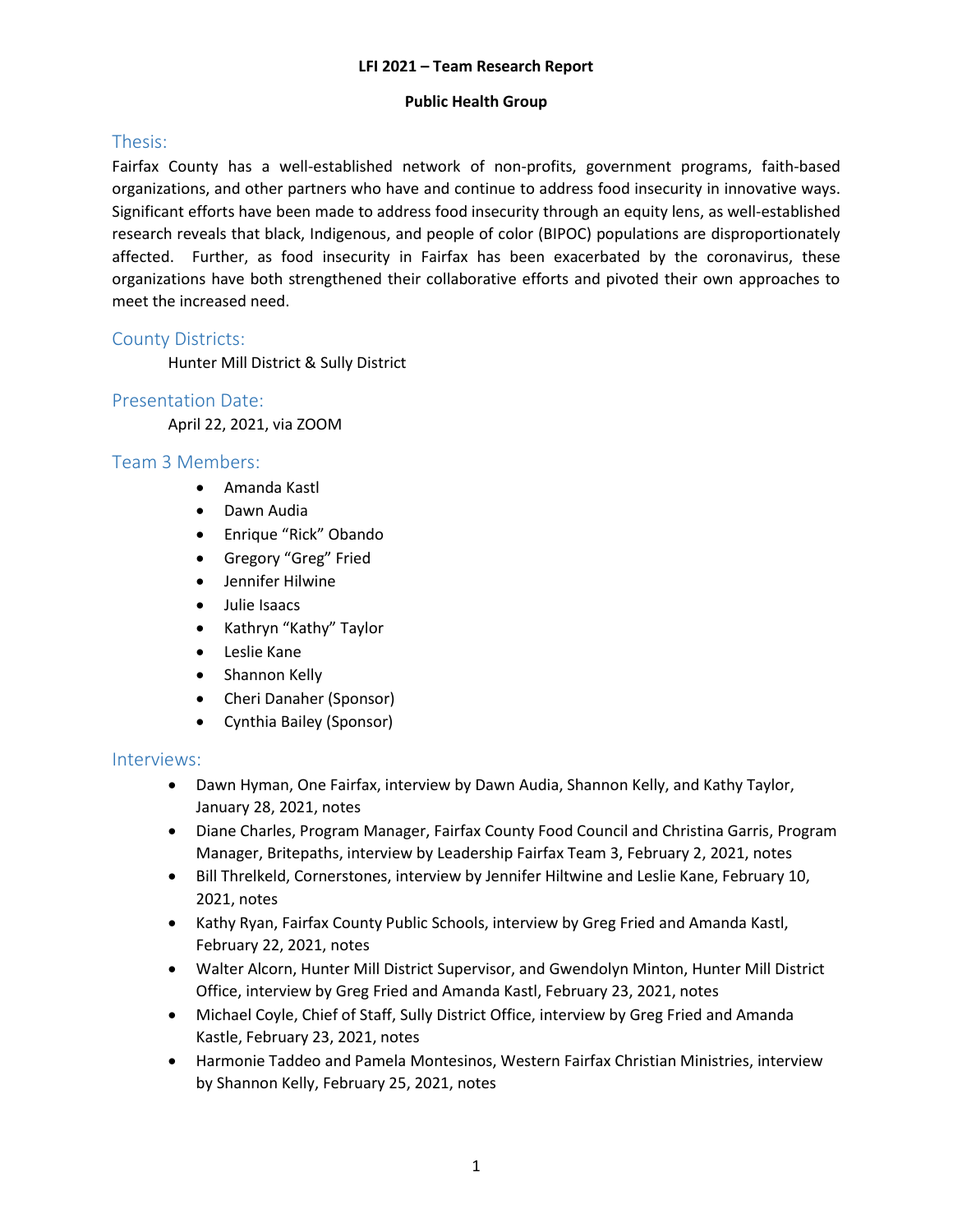### **Public Health Group**

- Sue Hamblen, Vienna Presbyterian Missions, interview by Jennifer Hiltwine, Rick Obando, and Shannon Kelly, February 25, 2021, notes
- Terri Siggins and Matt Mulder, Arcadia Center for Sustainable Food and Agriculture, interview with Julie Isaacs, Shannon Kelly, and Rick Obando, March 4, 2021, notes
- Annie Turner, Food for Others, site visit by Jennifer Hiltwine, Amanda Kastl, and Shannon Kelly, March 5, 2021, notes
- Caroline Rankin, Fairfax County Neighborhood and Community Services Community Impact Analyst, interview by Jennifer Hiltwine and Shannon Kelly, March 12, 2021, notes
- Adam LaRose, Capital Area Food Bank, interview by Jennifer Hiltwine and Shannon Kelly, March 15, 2021, notes
- Ramona Carroll, Fairfax County Neighborhood and Community Services Interfaith Coordinator, interview by Greg Fried, Jennifer Hiltwine, and Shannon Kelly, March 22, 2021, notes

# Documents or Supporting Information by Topic

## *Topic 1: Food Insecurity Through an Equity Lens*

- Fairfax County Food Council, Beads of Privilege Exercise: Materials and Instructions
- Love, Bayard and Hayes-Greene, Deena. *The Groundwater Approach: Building a Practical Understanding of Structural Racism.* The Racial Equity Institute: [https://www.dropbox.com/home/Team%203/Research/Food%20Security%20Through%20an%2](https://www.dropbox.com/home/Team%203/Research/Food%20Security%20Through%20an%20Equity%20Lens?preview=REI%2BGroundwater%2BApproach%2BUpdated%2BPrinter%2BFriendly.pdf) [0Equity%20Lens?preview=REI%2BGroundwater%2BApproach%2BUpdated%2BPrinter%2BFriend](https://www.dropbox.com/home/Team%203/Research/Food%20Security%20Through%20an%20Equity%20Lens?preview=REI%2BGroundwater%2BApproach%2BUpdated%2BPrinter%2BFriendly.pdf) [ly.pdf](https://www.dropbox.com/home/Team%203/Research/Food%20Security%20Through%20an%20Equity%20Lens?preview=REI%2BGroundwater%2BApproach%2BUpdated%2BPrinter%2BFriendly.pdf)
- Consumer Health Foundation. *Immigration Status as a Social Determinant of Health:*  [https://www.dropbox.com/home/Team%203/Research/Food%20Security%20Through%20an%2](https://www.dropbox.com/home/Team%203/Research/Food%20Security%20Through%20an%20Equity%20Lens?preview=SDOH_BriefingPaper_FoodInsecurity.pdf) [0Equity%20Lens?preview=SDOH\\_BriefingPaper\\_FoodInsecurity.pdf](https://www.dropbox.com/home/Team%203/Research/Food%20Security%20Through%20an%20Equity%20Lens?preview=SDOH_BriefingPaper_FoodInsecurity.pdf)
- Usher, Kareem. *Valuing all Knowledges through an Expanded Definition of Access.* Journal of Agriculture, Food Systems, and Community Development, June 15 2015: [https://www.dropbox.com/home/Team%203/Research/Food%20Security%20Through%20an%2](https://www.dropbox.com/home/Team%203/Research/Food%20Security%20Through%20an%20Equity%20Lens?preview=Valuing+All+Knowledges+Through+An+Expanded+Definition+Of+Access.pdf) [0Equity%20Lens?preview=Valuing+All+Knowledges+Through+An+Expanded+Definition+Of+Acce](https://www.dropbox.com/home/Team%203/Research/Food%20Security%20Through%20an%20Equity%20Lens?preview=Valuing+All+Knowledges+Through+An+Expanded+Definition+Of+Access.pdf) [ss.pdf](https://www.dropbox.com/home/Team%203/Research/Food%20Security%20Through%20an%20Equity%20Lens?preview=Valuing+All+Knowledges+Through+An+Expanded+Definition+Of+Access.pdf)
- Powers, Jessica and Snow, Theresa with Babb, Suzanne. *Beyond Bread: Healthy Food Sourcing in Emergency Food Programs.* WhyHunger: [https://www.dropbox.com/home/Team%203/Research/Food%20Security%20Through%20an%2](https://www.dropbox.com/home/Team%203/Research/Food%20Security%20Through%20an%20Equity%20Lens?preview=0596-WH-Book_BEYOND-BREAD_Single.pdf) [0Equity%20Lens?preview=0596-WH-Book\\_BEYOND-BREAD\\_Single.pdf](https://www.dropbox.com/home/Team%203/Research/Food%20Security%20Through%20an%20Equity%20Lens?preview=0596-WH-Book_BEYOND-BREAD_Single.pdf)
- WhyHunger: *A Path Forward: Innovations at the Intersection of Hunger and Health: [https://www.dropbox.com/home/Team%203/Research/Food%20Security%20Through%20an%2](https://www.dropbox.com/home/Team%203/Research/Food%20Security%20Through%20an%20Equity%20Lens?preview=A-Path-Forward-Hunger-Health-Guide-WhyHunger-1.pdf) [0Equity%20Lens?preview=A-Path-Forward-Hunger-Health-Guide-WhyHunger-1.pdf](https://www.dropbox.com/home/Team%203/Research/Food%20Security%20Through%20an%20Equity%20Lens?preview=A-Path-Forward-Hunger-Health-Guide-WhyHunger-1.pdf)*
- Urban Institute. *Disrupting Food Insecurity: Steps Communities Can Take*: [https://www.dropbox.com/home/Team%203/Research/Food%20Security%20Through%20an%2](https://www.dropbox.com/home/Team%203/Research/Food%20Security%20Through%20an%20Equity%20Lens?preview=Disrupting+Food+Insecurity_Urban+Institute.pdf) [0Equity%20Lens?preview=Disrupting+Food+Insecurity\\_Urban+Institute.pdf](https://www.dropbox.com/home/Team%203/Research/Food%20Security%20Through%20an%20Equity%20Lens?preview=Disrupting+Food+Insecurity_Urban+Institute.pdf)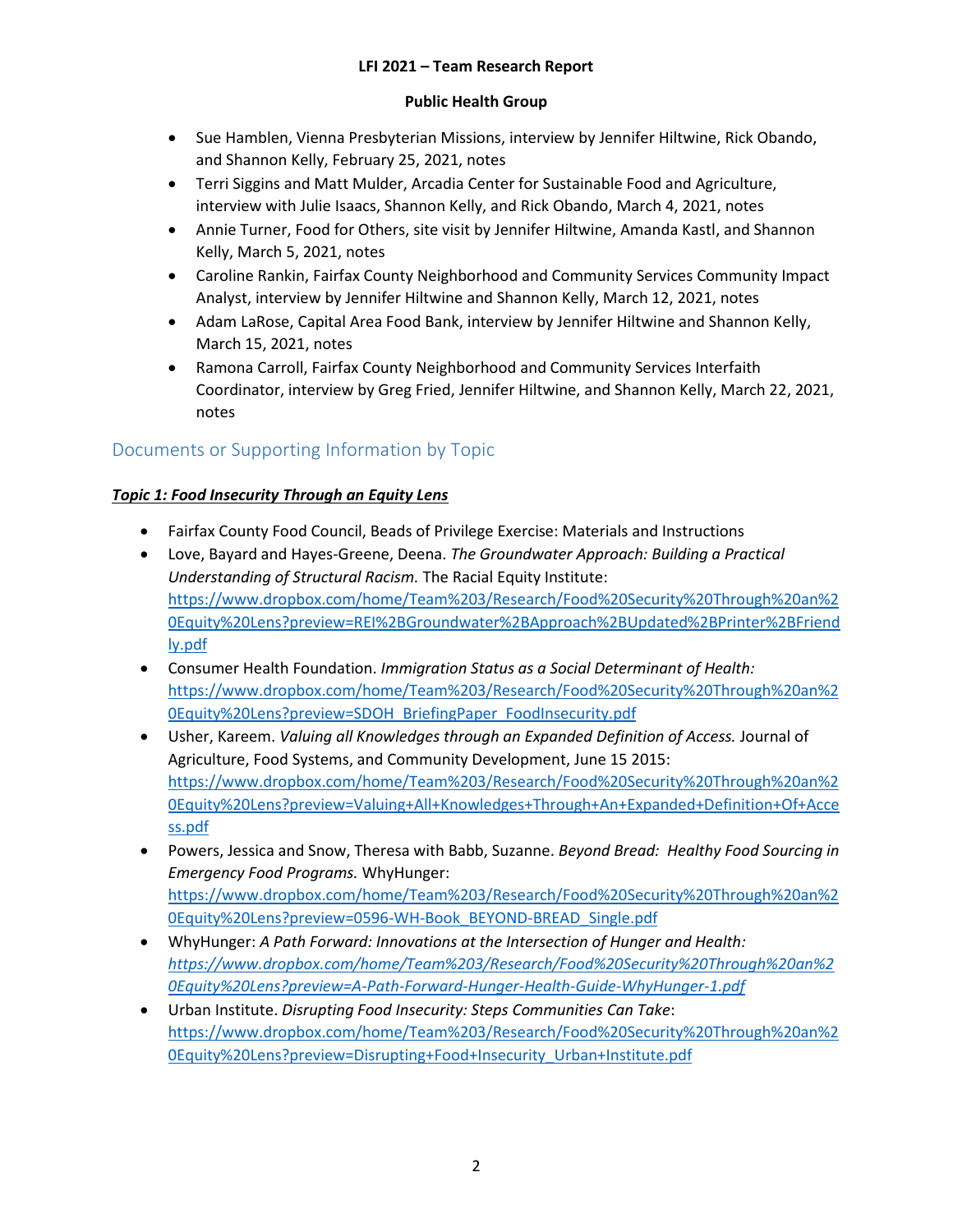### **Public Health Group**

 WhyHunger. *Rise Up! Organizing in Emergency Food Programs:* [https://www.dropbox.com/home/Team%203/Research/Food%20Security%20Through%20an%2](https://www.dropbox.com/home/Team%203/Research/Food%20Security%20Through%20an%20Equity%20Lens?preview=Nourishing-Guide_EMAIL.pdf) [0Equity%20Lens?preview=Nourishing-Guide\\_EMAIL.pdf](https://www.dropbox.com/home/Team%203/Research/Food%20Security%20Through%20an%20Equity%20Lens?preview=Nourishing-Guide_EMAIL.pdf)

## *Topic 2: Understanding Food Insecurity; Food Insecurity in Fairfax County*

- Capital Area Food Bank, *Hunger Report 2020*
- Capital Area Food Bank, *Hunger Heat Map: [https://cafb.maps.arcgis.com/apps/webappviewer/index.html?id=b03762cd195640eda50a0cce](https://cafb.maps.arcgis.com/apps/webappviewer/index.html?id=b03762cd195640eda50a0cce5b3ea47f) [5b3ea47f](https://cafb.maps.arcgis.com/apps/webappviewer/index.html?id=b03762cd195640eda50a0cce5b3ea47f)*
- Capital Area Food Bank, Annual Report 2020
- Feeding America, *The Healthcare Costs of Food Insecurity,* July 2019: [https://www.feedingamerica.org/sites/default/files/2019-](https://www.feedingamerica.org/sites/default/files/2019-07/The%20Healthcare%20Costs%20of%20Food%20Insecurity%20Brief_July%202019.pdf) [07/The%20Healthcare%20Costs%20of%20Food%20Insecurity%20Brief\\_July%202019.pdf](https://www.feedingamerica.org/sites/default/files/2019-07/The%20Healthcare%20Costs%20of%20Food%20Insecurity%20Brief_July%202019.pdf)
- Feeding America, Interactive Resources webpage: <https://www.feedingamerica.org/research/interactive-data>
- Feeding America. *Map the Meal Gap 2020 Report, 2020:*  [https://www.feedingamerica.org/sites/default/files/2020-](https://www.feedingamerica.org/sites/default/files/2020-06/Map%20the%20Meal%20Gap%202020%20Combined%20Modules.pdf) [06/Map%20the%20Meal%20Gap%202020%20Combined%20Modules.pdf](https://www.feedingamerica.org/sites/default/files/2020-06/Map%20the%20Meal%20Gap%202020%20Combined%20Modules.pdf)
- Fairfax County Food Council Meeting, January 6, 2021, notes
- Fairfax County Food Access and Literacy Workgroup, February 3, 2021, notes
- Fairfax County Public Schools, Free and Reduced Lunch Distribution public document, Excel Spreadsheet, provided by Kathy Ryan, FCPS
- Fairfax County Public Schools Food Resources Webpage: [https://www.fcps.edu/return](https://www.fcps.edu/return-school/food)[school/food](https://www.fcps.edu/return-school/food)
- Fairfax County Public Schools Food Resources Bus Routes Webpage: <https://www.fcps.edu/return-school/food/bus>
- Fairfax County Public Schools Sully District Magisterial Map: [https://www.fcps.edu/sites/default/files/media/pdf/Sully%20Magisterial%20District%20Map.p](https://www.fcps.edu/sites/default/files/media/pdf/Sully%20Magisterial%20District%20Map.pdf) [df](https://www.fcps.edu/sites/default/files/media/pdf/Sully%20Magisterial%20District%20Map.pdf)
- Fairfax County Public Schools Hunter Mill District Magisterial Map: <https://www.fcps.edu/sites/default/files/media/pdf/Hunter%20Mill%20Magisterial%20Map.pdf>
- Fairfax County Government Food Resources Map: [https://www.fairfaxcounty.gov/maps/food](https://www.fairfaxcounty.gov/maps/food-resources)[resources](https://www.fairfaxcounty.gov/maps/food-resources)
- Fairfax County Government Food Resources Map (Spanish): [https://fairfax-county-covid-19](https://fairfax-county-covid-19-geospatial-resources-fairfaxcountygis.hub.arcgis.com/app/3f12bd50f83e49be9e0858670187294e) [geospatial-resources](https://fairfax-county-covid-19-geospatial-resources-fairfaxcountygis.hub.arcgis.com/app/3f12bd50f83e49be9e0858670187294e)[fairfaxcountygis.hub.arcgis.com/app/3f12bd50f83e49be9e0858670187294e](https://fairfax-county-covid-19-geospatial-resources-fairfaxcountygis.hub.arcgis.com/app/3f12bd50f83e49be9e0858670187294e)
- Fairfax County Government Basic Needs Density Map, 2018: [https://www.dropbox.com/home/Team%203/Research/Defining%20Food%20Insecurity%20-](https://www.dropbox.com/home/Team%203/Research/Defining%20Food%20Insecurity%20-%20Fairfax%20County?preview=Fairfax+County+2018+Basic+Needs+Density+Map.pdf) [%20Fairfax%20County?preview=Fairfax+County+2018+Basic+Needs+Density+Map.pdf](https://www.dropbox.com/home/Team%203/Research/Defining%20Food%20Insecurity%20-%20Fairfax%20County?preview=Fairfax+County+2018+Basic+Needs+Density+Map.pdf)
- Fairfax County Government Coordinated Services Planning, Density of Basic Needs Requests, 2019:

[https://www.dropbox.com/home/Team%203/Research/Defining%20Food%20Insecurity%20-](https://www.dropbox.com/home/Team%203/Research/Defining%20Food%20Insecurity%20-%20Fairfax%20County?preview=Fairfax+County+2018+Basic+Needs+Density+Map.pdf) [%20Fairfax%20County?preview=Fairfax+County+2018+Basic+Needs+Density+Map.pdf](https://www.dropbox.com/home/Team%203/Research/Defining%20Food%20Insecurity%20-%20Fairfax%20County?preview=Fairfax+County+2018+Basic+Needs+Density+Map.pdf)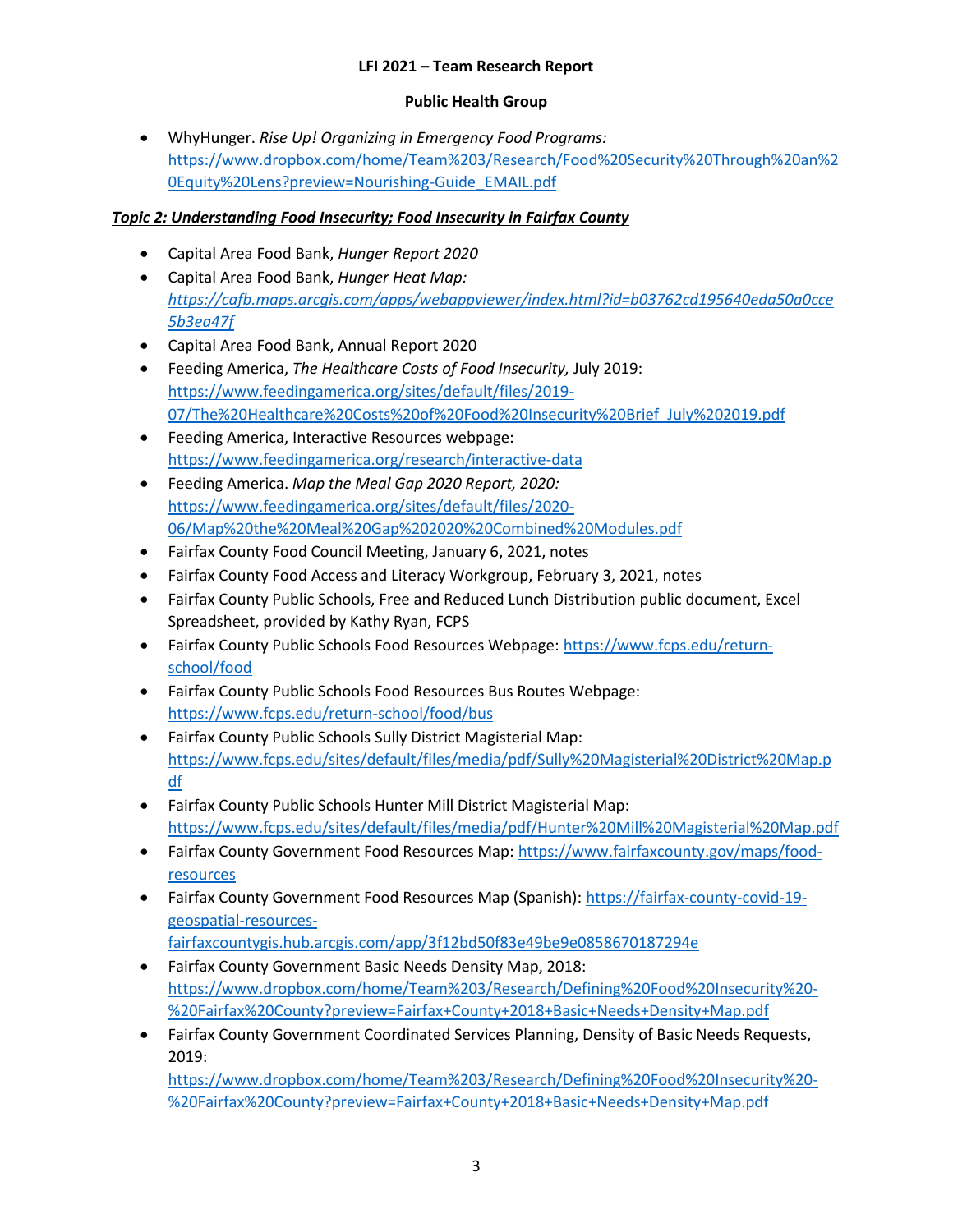### **Public Health Group**

- Fairfax County Government Coordinated Services Planning, Density of Basic Needs Requests for Human Services Region 4, 2019: [https://www.dropbox.com/home/Team%203/Research/Defining%20Food%20Insecurity%20-](https://www.dropbox.com/home/Team%203/Research/Defining%20Food%20Insecurity%20-%20Fairfax%20County?preview=Fairfax+County+2019+basic+needs+requests+Map+-+region+4.pdf) [%20Fairfax%20County?preview=Fairfax+County+2019+basic+needs+requests+Map+-](https://www.dropbox.com/home/Team%203/Research/Defining%20Food%20Insecurity%20-%20Fairfax%20County?preview=Fairfax+County+2019+basic+needs+requests+Map+-+region+4.pdf) [+region+4.pdf](https://www.dropbox.com/home/Team%203/Research/Defining%20Food%20Insecurity%20-%20Fairfax%20County?preview=Fairfax+County+2019+basic+needs+requests+Map+-+region+4.pdf)
- Lauter, Emily. Fors/Marsh Group: *Program Evaluation Results, Coalition for Equitable Food Access and Economic Relief:* [https://www.dropbox.com/home/Team%203/Research/Defining%20Food%20Insecurity%20-](https://www.dropbox.com/home/Team%203/Research/Defining%20Food%20Insecurity%20-%20Fairfax%20County?preview=Fairfax+Food+Access+Program+Evaluation.pdf) [%20Fairfax%20County?preview=Fairfax+Food+Access+Program+Evaluation.pdf](https://www.dropbox.com/home/Team%203/Research/Defining%20Food%20Insecurity%20-%20Fairfax%20County?preview=Fairfax+Food+Access+Program+Evaluation.pdf)

### *Topic 3: Food Insecurity Before, During and After COVID-19*

- Fairfax County Coordinated Services Planning: FY 2021 Contact Topics of Calls by Quarter: [https://www.dropbox.com/home/Team%203/Research/Pandemic%20changes?preview=FY201](https://www.dropbox.com/home/Team%203/Research/Pandemic%20changes?preview=FY201+CSP+Contacts_Topic+of+Calls_Trends.pdf) [+CSP+Contacts\\_Topic+of+Calls\\_Trends.pdf](https://www.dropbox.com/home/Team%203/Research/Pandemic%20changes?preview=FY201+CSP+Contacts_Topic+of+Calls_Trends.pdf)
- Tatian, Peter. *Who is Most Affected by the Economic Downturn in the DC Region?* Urban Institute, May 4 2020: [https://www.dropbox.com/home/Team%203/Research/Pandemic%20changes?preview=Who+I](https://www.dropbox.com/home/Team%203/Research/Pandemic%20changes?preview=Who+Is+Most+Affected+by+the+Economic+Downturn+in+the+DC+Region_+_+Greater+DC.pdf) [s+Most+Affected+by+the+Economic+Downturn+in+the+DC+Region\\_+\\_+Greater+DC.pdf](https://www.dropbox.com/home/Team%203/Research/Pandemic%20changes?preview=Who+Is+Most+Affected+by+the+Economic+Downturn+in+the+DC+Region_+_+Greater+DC.pdf)
- Capital Area Food Bank, Fairfax County Virginia 2021 Policy Agenda: [https://www.dropbox.com/home/Team%203/Research?preview=CAFB\\_Fairfax\\_County\\_Exec\\_S](https://www.dropbox.com/home/Team%203/Research?preview=CAFB_Fairfax_County_Exec_Summary.pdf) [ummary.pdf](https://www.dropbox.com/home/Team%203/Research?preview=CAFB_Fairfax_County_Exec_Summary.pdf)
- Capital Area Food Bank. A Playbook for Localities: Inclusion of Food Security Metrics into Strategic Planning: [https://www.dropbox.com/home/Team%203/Research?preview=CAFB\\_Food-Security-](https://www.dropbox.com/home/Team%203/Research?preview=CAFB_Food-Security-Playbook_Localities_FINAL.pdf)Playbook Localities FINAL.pdf
- Fairfax County Youth Survey: <https://www.fairfaxcounty.gov/health-humanservices/fairfax-county-youth-survey>
- U.S. Census Bureau Household Pulse Survey: <https://www.census.gov/data/experimental-data-products/household-pulse-survey.html>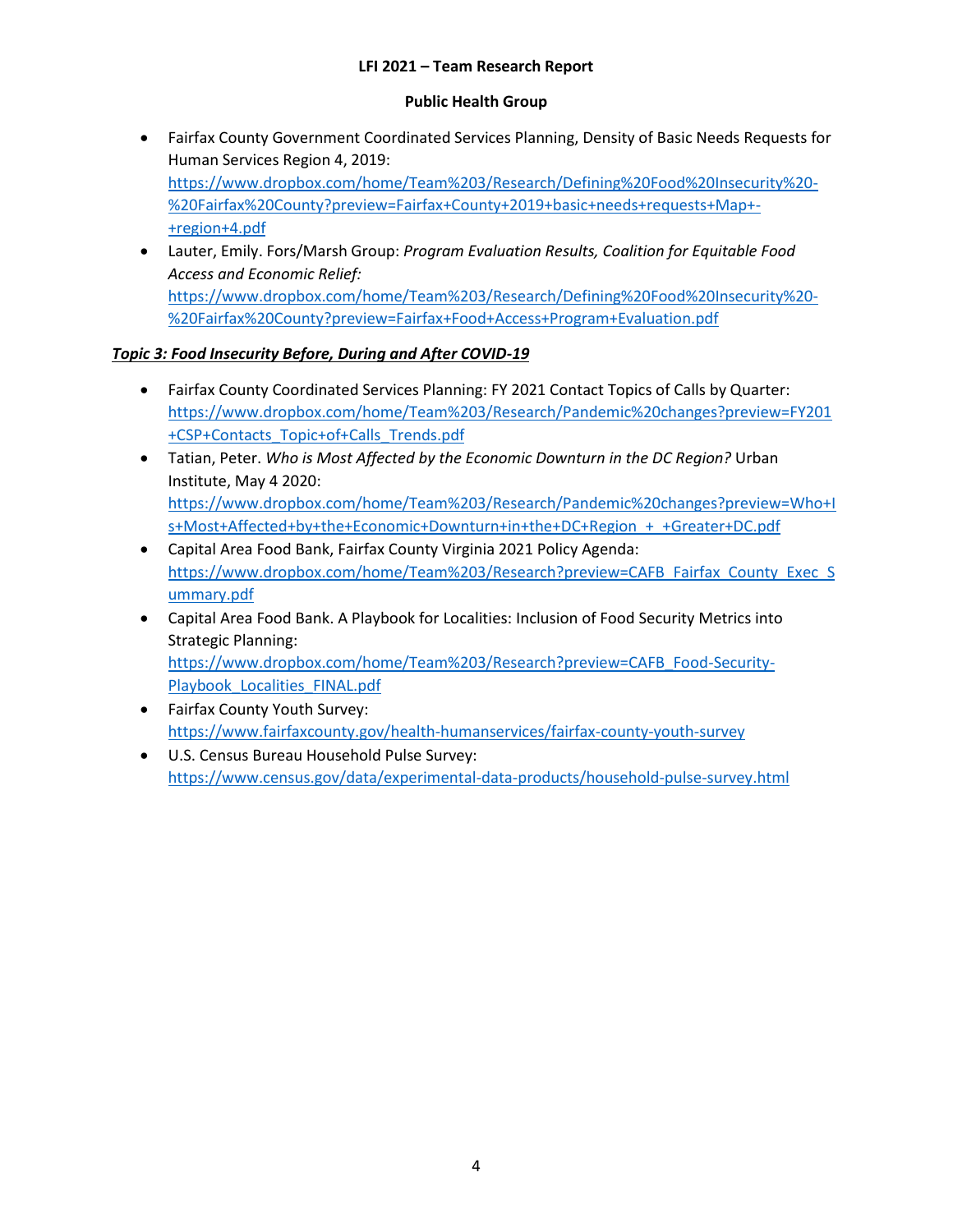#### **Public Health Group**

# Executive Summary

Although Fairfax County boasts one of the highest median incomes in the nation, the associated high cost of living means that a significant number of residents experience food insecurity every year. In recent years, Fairfax County government and the community of stakeholders that work to ensure food security for all County residents have made significant strides in shoring up the food safety net for families in need. The emergence of the COVID-19 pandemic in early 2020 has exacerbated food insecurity in Fairfax County, resulting in a corresponding increase in food assistance services and necessitating a shift in how stakeholders in the community coordinate and collaborate to provide assistance. Stakeholders agree that the increased need for food assistance that emerged during the pandemic is likely to continue for several years, as families recover from economic hardship. In the future, ongoing coordination by stakeholders holds the greatest potential to increase the effectiveness of food assistance, with a focus on the five aspects of food security as the guiding principles to ensure that services fully meet the community's physical, social, cultural, and dietary needs.

Food insecurity is defined as "having inconsistent access to adequate food because of limited financial and other resources; a lack of access to enough food for all household members to have an active and healthy life; and limited or uncertain availability of nutritionally adequate foods" (Hyman, 2021). Many causes of food insecurity are rooted in systemic, structural, and institutional racism, including documented inequities in access to economic opportunities, education, safe and affordable housing, and equitable health care. As a result, food insecurity disproportionately affects communities of color, in addition to low-income and other marginalized populations. Considerations of equity, therefore, are essential to understanding and addressing the issue of food insecurity in Fairfax County. Through the establishment of One Fairfax, equity policy has become a fundamental component of food program initiatives.

In 2018, the food security rate in Fairfax County was approximately five percent, equating to just over 67,000 individuals. (Turner, 2021). The corresponding food security network in Fairfax County consisted of a large but loosely organized constellation of public, non-profit, and faith-based providers that served populations of need based on general geographic area. While several large food banks distributed food to smaller, community organizations, many services tended to operate in silos. In 2015, the Fairfax Food Council was established by the Partnership for a Healthier Fairfax to promote the vision of "a vibrant food system where healthy, accessible and affordable food is valued as a basic human right" (Turner, 2021). Additionally, in 2019, Fairfax County's Food Access Council organized the County's first Food Summit to examine the issue of food security with a special focus on equity.

However, as a result of COVID-19, food insecurity in Fairfax County has nearly doubled; by the end of 2020, the food insecurity rate was estimated to be over eight percent (Turner, 2021). In April 2020, as the pandemic was just beginning to emerge, Fairfax County's Neighborhood and Community Services (NCS) team convened a group of emergency food providers to form the Food Access Working Group, whose objective was to collaborate and share best practices to address the growing need for food assistance across the County. This group continues to meet regularly, along with the Fairfax Food Council.

Fairfax County is fortunate to have a large network of public and private providers, many of which rapidly scaled up operations to provide additional food services in the wake of the pandemic. These stakeholders range in size from large regional food pantries to the public school system to large community assistance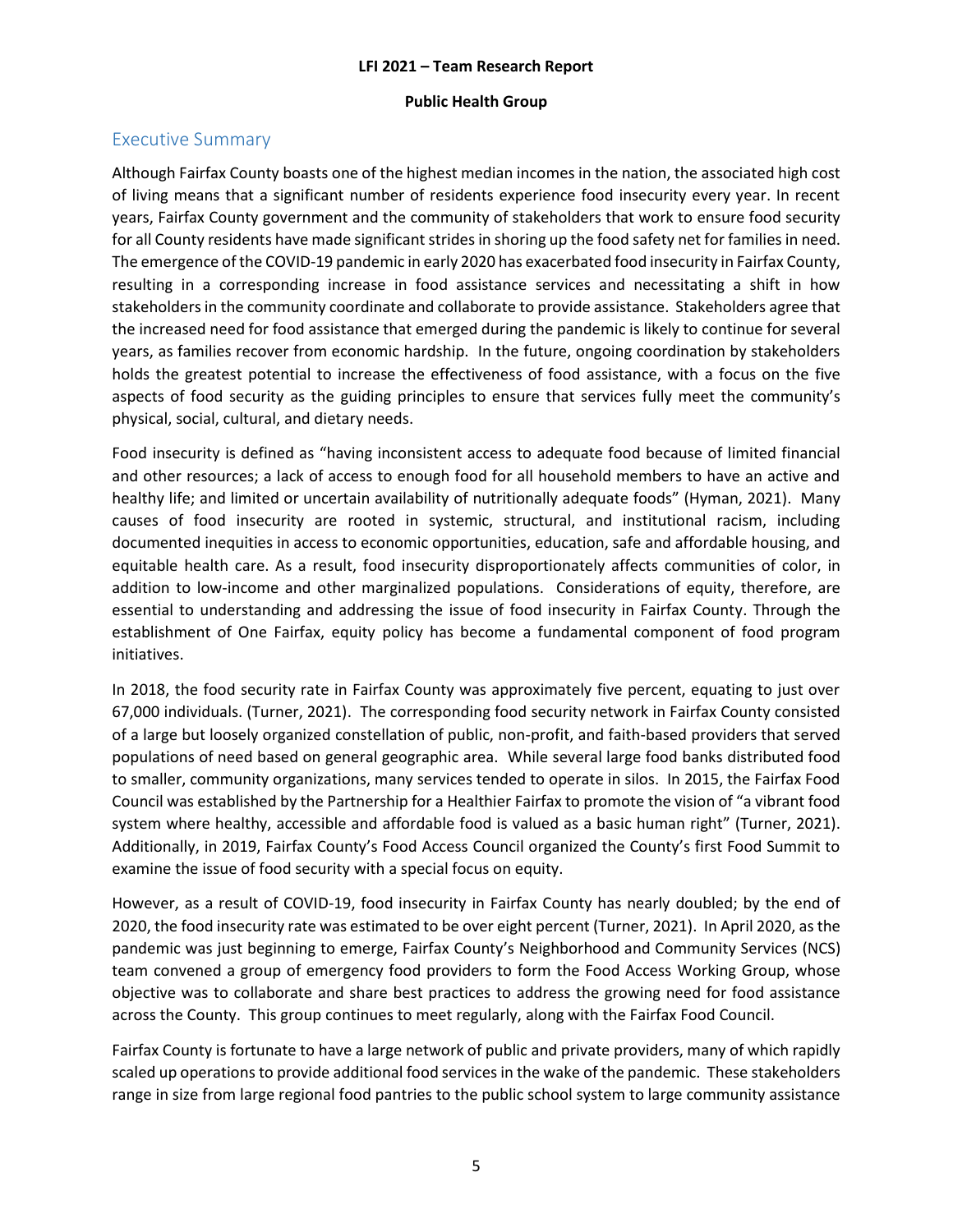### **Public Health Group**

organizations to small faith-based providers. The pandemic created both the need and the opportunity for greater coordination among all of these organizations to ensure that community needs across the County were being identified and addressed. In every interview conducted by Team 3, regardless of where an organization was situated in the food assistance network, providers stressed the importance of continuing to work collaboratively to ensure that all residents have equitable access to acceptable, accessible, and affordable healthy food. As Fairfax County emerges from the pandemic, an opportunity exists to reimagine the food distribution system to create healthier and more sustainable access to food for all residents regardless of their socioeconomic status.

# Description of the Approach

At the beginning of the project, Team 3 identified a list of key inquiry questions that were important to understand the issue of food security in Fairfax County. These questions included:

- What is food insecurity?
- Who is most impacted by food insecurity?
- How is the food system tied to other public systems such as housing, education, transportation, or other programs?
- What does food insecurity look like in Fairfax County? Where is the need greatest?
- Who provides food assistance in Fairfax County? What does the support network look like?
- Where do gaps in food assistance exist in Fairfax County?
- How has the pandemic impacted food insecurity in Fairfax County for residents and assistance providers?
- How does the food system need to change to fully address food insecurity in Fairfax?

The team decided to cast a wide net for information in order to better identify key themes for the Program Day. Members from the team started with the recommended initial contacts and were able to identify several more as a result of these initial interviews. In total, Team 3 conducted 14 interviews with public, non-profit, and faith-based community providers. The team also had the opportunity to make a site visit to one of the County's largest food distributors, Food for Others, to better understand the network of providers and how the food system in Fairfax County works. In addition to interviews, team members collected data from a variety of sources, including Fairfax County's NCS assistance request database, Fairfax County Public Schools, Feeding America, and the Capital Area Food Bank. Finally, Team 3 collected helpful background reading on the topic of equity and food insecurity from Dawn Hyman with One Fairfax.

Over the course of the research conducted, key themes emerged that eventually presented a clearer picture of the issues that would be covered during Team 3's Program Day, and it was determined that equity would be a guiding principle across all the Program Day sessions.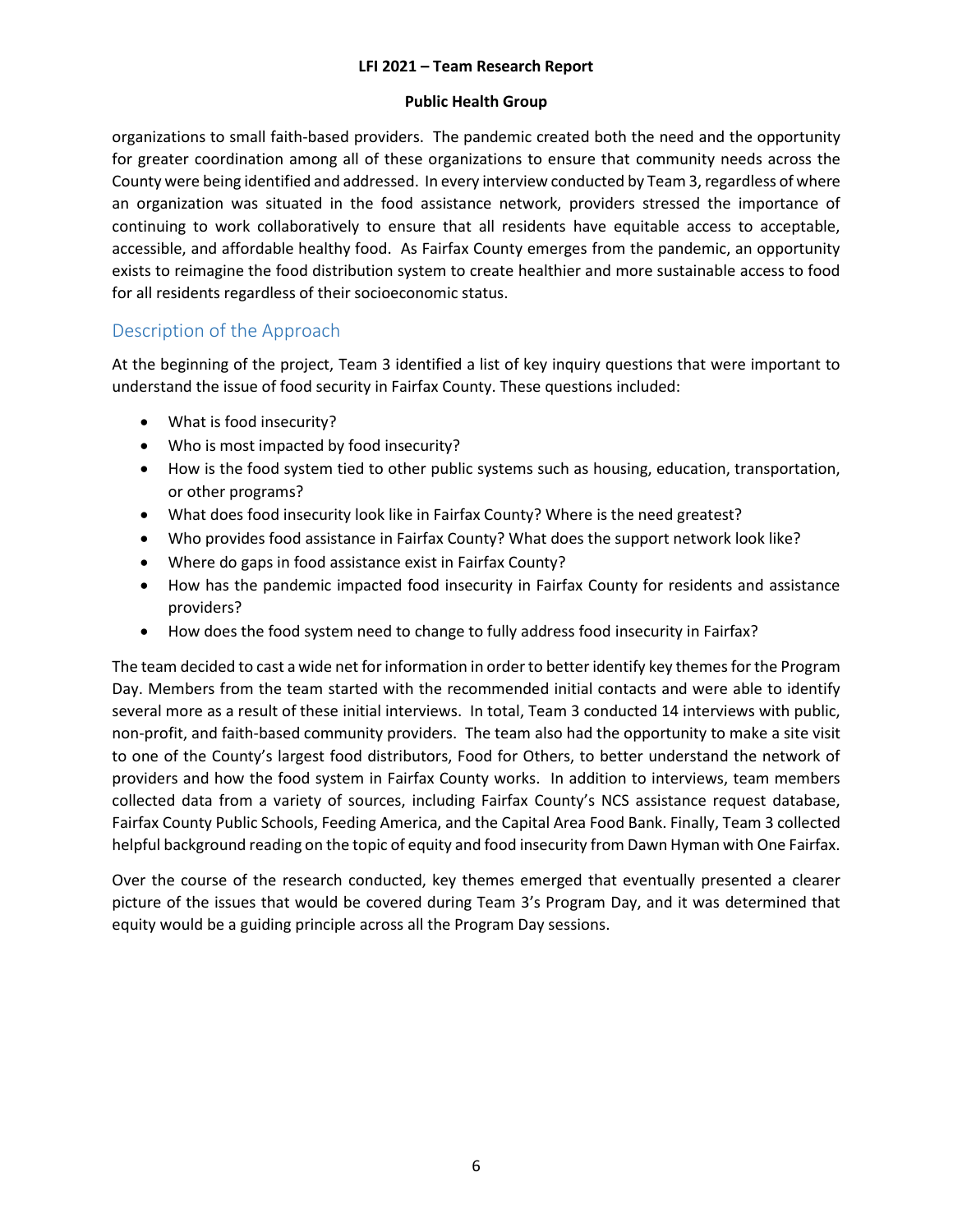#### **Public Health Group**

# Analysis of the Issues

Over the course of the research conducted, three key themes emerged:

- 1. Equity as a fundamental determining factor as to who has access to healthy food, including in Fairfax County;
- 2. The vast and varied community of food providers in Fairfax County and their ability to coordinate and collaborate effectively to address the rising need for food assistance; and
- 3. The impact of the pandemic on food assistance needs in Fairfax County and how its after-effects will likely shape food assistance needs well into the future.

Fairfax County's current food system does not serve everyone equitably, and the pandemic has further amplified these disparities in the system. In one of the wealthiest counties in the nation, over 30 percent of elementary students in Fairfax County Public Schools qualify for free or reduced-price meals, many of whom depend on school meals for the majority of their food intake (Ryan, 2021). The high cost of housing in Fairfax forces many families to choose between paying rent and utilities and purchasing high-quality fresh foods. Grocery stores, local markets, and even farmers markets are not evenly dispersed geographically, and are less accessible for many low-income communities, including in the Sully and Hunter Mill districts. In addition, unreliable public services such as bus or metro, or even a lack of public sidewalks and adequate street lighting, can hinder this access even further.

With regard to food assistance, Fairfax County has a wide range of providers, ranging from small faithbased organizations to large regional food banks. In fact, the County's Human Services Resource Guide lists 78 food assistance organizations (Turner, 2021). Further, research by Team 3 indicated that many smaller organizations that provided very limited food assistance prior to the pandemic rapidly scaled up their operations as community needs skyrocketed during COVID-19. These organizations, which often rely heavily on volunteer resources, have faced steep learning curves in order to meet demand. Research indicated that the County's role in convening working groups to share best practices and coordinate food assistance has been critical to these organizations' success.

While the County is making collective progress towards closing gaps in food access, coordination and collaboration by the stakeholder community is key to shoring up the safety net and distributing food resources where they are needed most. In addition, identifying patterns of inequity is an obvious and necessary first step to correcting inequitiesin the food system. It is apparent that a need exists to examine the root causes of where and how pockets of food insecurity and food deserts emerge. In doing so, findings from such studies can then effectively inform appropriate investments both in food access points and into other public systems, such as transportation, public safety, and housing, which are also connected to the broader inequities associated with food access.

Fairfax County is positioned with the depth of resources to ensure that no resident has to go without access to fresh and healthy food. Although the pandemic presented enormous challenges to the wellestablished food assistance network in Fairfax County, the stakeholder community quickly took action and recognized an opportunity to create a better, more efficient, and more effective food assistance system for the future. Experts agree that the increased need for food assistance will continue for the next several years, as families recover from the economic impact of the pandemic. For this reason, the ongoing support by the County for collaborative workgroups and service coordination will be critical to the success of the food assistance network in the foreseeable future.